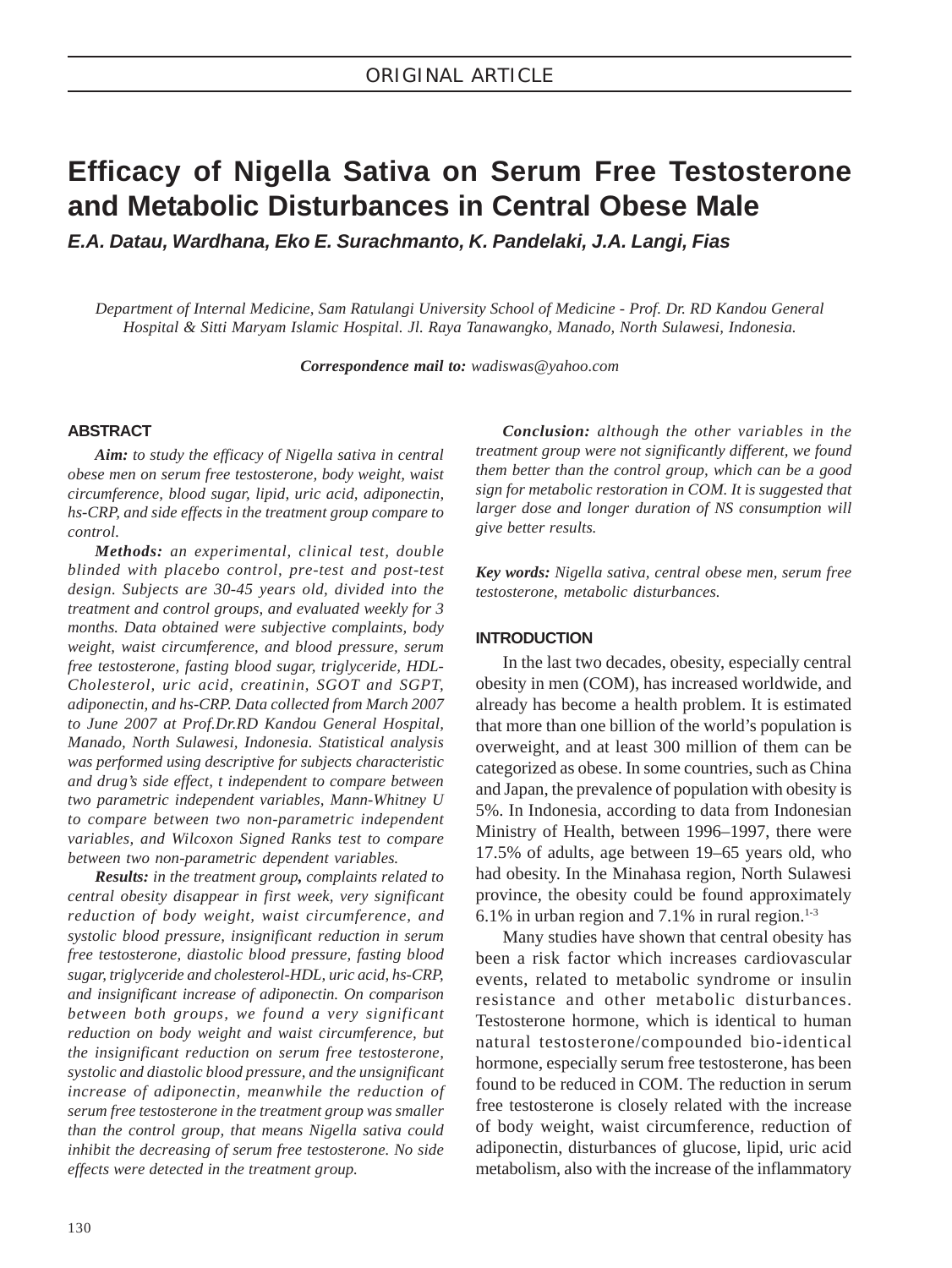state, marked by the high level of high sensitive-C reactive protein (hs-CRP).<sup>4-6</sup>

Many efforts have been done to reduce COM, in order to restore metabolic disturbances, including using chemical substances, but all of them still can not give a satisfying results. Nowadays, many people are looking for natural source agents to avoid side effects of synthetic chemical substances.7 *Nigella sativa* is a plant from *Ranunculaceae* family, with 30 – 60 cm in height, larger leaves above, and blue or white flower at the end of the branch which can produce black seeds.<sup>8</sup> The black seed has been already known since a long time ago as spices and medications, especially by the moslems as having medicinal properties. The seeds contain many chemical substances, mainly sterol and essential fatty acids ( $\Omega$ -3 and  $\Omega$ -6).<sup>9</sup>

Sterol, which is found in NS, is metabolized in the body, producing testosterone. This testosterone could act like thiazolidinediones, which can activate Peroxisome Proliferator-Activated Receptor-γ (PPARγ), then will raise the Glucose Transporter-4 (GLUT-4).10,11 All the process is suggested to restore the metabolic disturbances, increase adiponectin, and reduce hs-CRP level. Essential fatty acids ( $Ω$ -3 and  $\Omega$ -6) which are anti-inflammatory substances, also have role in reducing Tumor Necrosis Factor- $α$  (TNF- $α$ ), interleukin-6, hs-CRP, and in raising adiponectin level.12,13 Regarding the side effect of NS, it has been shown that the NS seed powder does not produce any toxic effect when given to rabbits by gastric incubation, and another study suggested a wide margin of safety for therapeutic doses of its fixed oil.<sup>14</sup>

The aim of our study was to evaluate, for the first time in humans, the efficacy of NS on serum free testosterone and metabolic disturbances in COM, that were shown by several parameter measurement.

# **METHODS**

This study is an experimental clinical trial, double blinded with placebo controlled, pre-test and post-test design. Subjects are 30-45 year old men from Internal Medicine Policlinic of Prof.Dr.RD Kandou General Hospital Manado who have central obesity according to NCEP-ATP III criteria for Asia – Pacific region (waist circumference  $\geq 90$  Cm). The target population were central obese men who fulfilled the inclusion criteria, those who have blood pressure is not exceed hypertension stage I (Joint National Committee VII, 2003), normal or impaired fasting blood sugar (Perkeni, 2006), agreed to participate and sign informed consent. The exclusion criteria were those using drugs,

supplement or traditional medicine, drink alcohol during the last 1 month, doing moderate or severe intensity of sports, having liver and or kidney disturbances (creatinin level more than 1.5 mg/dL, liver function (SGOT and or SGPT) three times more than normal, and reverse albumin/globulin ratio, type 2 diabetes mellitus and or gouty arthritis (American Rheumatism Association, 2007), blood pressure more than stage I, refusing informed consent, not following the procedures, and moved out of town or dying during study.

After all the subjects had signed the informed consent, they were randomly divided into treatment and control groups. All subjects in the treatment group had to take two capsules of 750 mg NS twice daily and all the subjects in control group had to take two capsules of 750 mg flour twice daily. They were also allowed to eat normally as they wanted. Initial blood samples were obtained to measure serum free testosterone, fasting blood sugar, triglyceride, HDL-Cholesterol, uric acid, creatinin, albumin/globulin ratio, SGOT and SGPT, adiponectin, and hs-CRP. Both groups were evaluated every week for three months on subjective complaints, body weight, waist circumference, and blood pressure. After three months, the last blood samples were obtained from all subject to measure serum free testosterone, fasting blood sugar, triglyceride, HDL-Cholesterol, uric acid, creatinin, SGOT and SGPT, adiponectin, and hs-CRP.

The data obtained were revealed as texts, tables, and graphs. Statistical analysis was performed using descriptive for subject's characteristics and drug's side effect, t independent to compare between two parametric independent variables, Mann-Whitney U to compare between two non-parametric independent variables, and Wilcoxon Signed Ranks test to compare between two non-parametric dependent variables.

# **RESULTS**

From the data collected between March 2007 and June 2007, 40 subjects were recruited, but there was one subject in the treatment group who dropped out because he moved to other city. At the end of this study, 39 subjects divided into the treatment group and control completed the study for the whole 3 months. Most subjects were 41 to 45 years old. (**Figure 1**)

All subjects reported subjective complaints related to central obesity. (**Table 1**) All subjective complains reported by subjects in the treatment group disappeared in the first week of the study, but they all still persisted in the control group until the end of the study.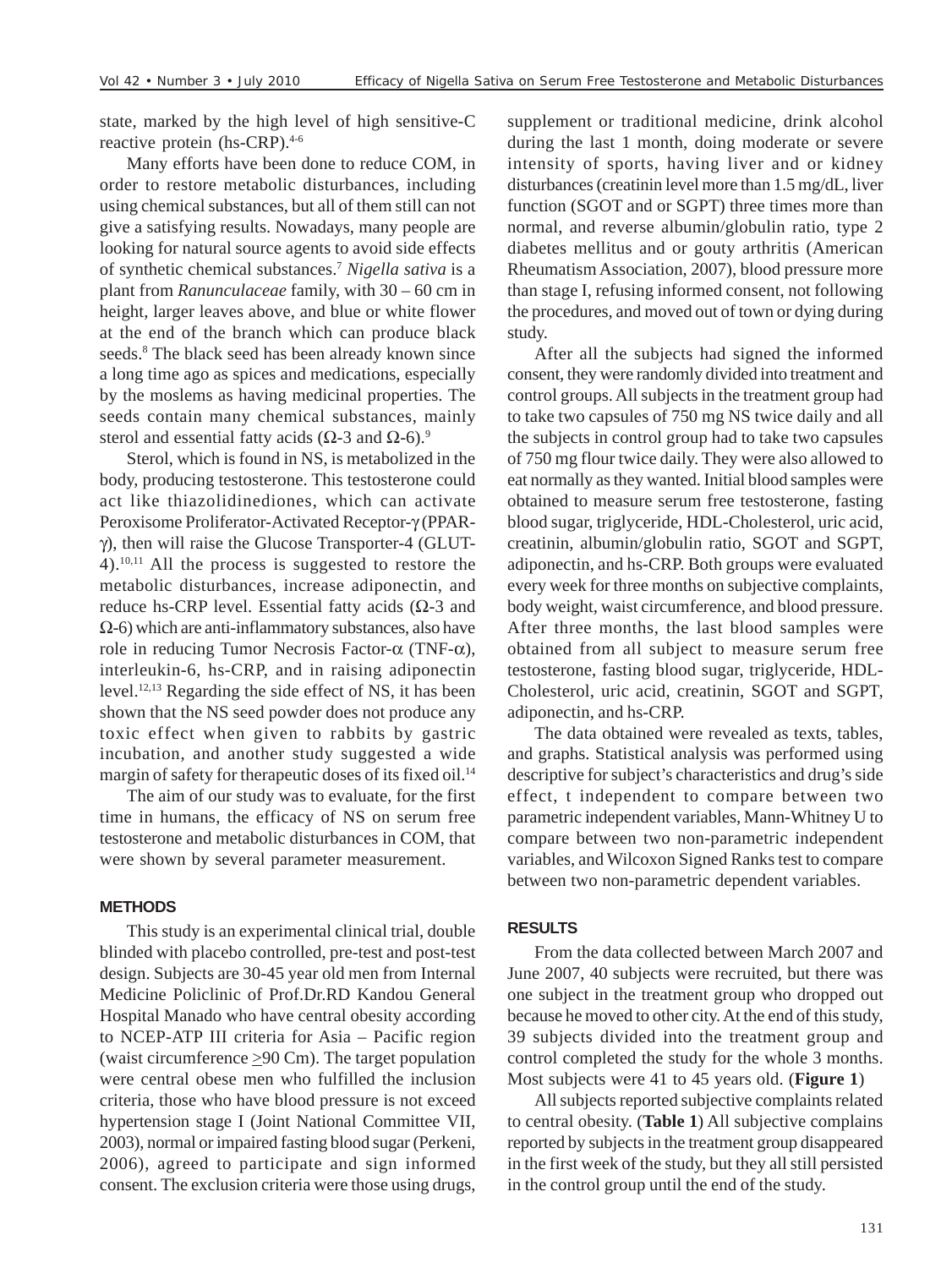

**Figure 1.** Distribution of subjects according to age

**Table 1. Distribution of subjective complains**

| <b>Complains</b> | <b>Treatment group</b> |            | Control group |            |
|------------------|------------------------|------------|---------------|------------|
|                  | Start (%)              | End $(\%)$ | Start $(\%)$  | End $(\%)$ |
| Nausea           | 4 (21.05)              | 0          | 11 (55)       | 11 (55)    |
| Vomiting         | 0                      | 0          | 3(15)         | 3(15)      |
| <b>Belching</b>  | 3(15.79)               | 0          | 3(15)         | 3(15)      |
| Arthralgia       | 14 (73.68)             | 0          | 18 (90)       | 18 (90)    |
| Body ache        | 14 (73,68)             | 0          | 16 (80)       | 18 (90)    |
| Body weakness    | 12 (63.16)             | 0          | 19 (95)       | 19 (95)    |
| Laziness         | 14 (73,68)             | 0          | 17 (85)       | 17 (85)    |
| Forgetfullness   | 17 (89.47)             | 0          | 16 (80)       | 16 (80)    |
| Hair fall        | 7 (36.84)              | 0          | 8(40)         | 8(40)      |
| Aging hair       | 6(31,58)               | 0          | 10 (50)       | 10 (50)    |
| Sleepless        | 11 (57.89)             | 0          | 1(5)          | 1(5)       |
| High appetite    | 14 (73.68)             | 0          | 19 (95)       | 19 (95)    |
| Low libido       | 16 (84.21)             | 0          | 14 (70)       | 14 (70)    |

The measurement of serum free testosterone, at the beginning of the study, was revealed in the treatment group, the highest 14.23 pg/mL and the lowest 3.89 pg/mL, with the mean  $9.10 \pm 2.64$  pg/mL. In the control group, the highest 17.06 pg/mL and the lowest 3 pg/mL, with the mean  $8.10 \pm 3.40$  pg/mL. There was no significant difference in this variable. At the end of the study, in the treatment group, the highest 13.81 pg/mL and the lowest 4.44 pg/mL, with the mean  $8.95 \pm 2.49$  pg/mL. In the control group, the highest 14.99 pg/mL and the lowest 1.85 pg/mL, with the mean  $7.98 \pm 3.13$  pg/mL. There was no significant reduction of serum free testosterone in both groups.

The measurement of body weight, at the beginning of the study, in the treatment group, the highest 85 kg and the lowest 68 kg, with the mean  $77.11 \pm 4.86$  kg. In the control group, the highest 100 kg and the lowest 67 kg, with the mean  $79.35 \pm 8.62$  kg. At the end of the study, in the treatment group, the highest 85 kg and the lowest 65.8 kg, with the mean  $72.60 \pm 5.41$  kg. In the control group, the highest 93.5 kg and the lowest 70.3 kg, with the mean  $81.14 \pm 6.71$  kg.

The measurement of waist circumference, at the beginning of the study, revealed in the treatment group, the highest 105 cm and the lowest 100 cm, with the mean  $101.2 \pm 1.38$  cm. In the control group, the highest 105 cm and the lowest 98 cm, with the mean  $105.2 \pm 5.88$  cm. At the end of the study, in the treatment group, the highest 105 cm and the lowest 98 cm, with the mean  $99.8 \pm 1.78$  cm. In the control group, the highest 121 cm and the lowest 100 cm, with the mean  $120 \pm 66.14$  cm.

The measurement of systolic blood pressure, at the beginning of the study, revealed in the treatment group, the highest 150 mmHg and the lowest 100 mmHg, with the mean  $130.53 \pm 13.11$  mmHg. In the control group, the highest 140 mmHg and the lowest 100 mmHg, with the mean  $123.50 \pm 12.68$  mmHg. At the end of the study, in the treatment group, the highest 130 mmHg and the lowest 100 mmHg, with the mean  $121.58 \pm$ 7.65 mmHg. In the control group, the highest 140 mmHg and the lowest 100 mmHg, with the mean  $126 \pm 11.43$ mmHg. (**Table 2**)

#### **DISCUSSION**

In this study, NS consumption did not significantly raise the serum free testosterone levels and did not significantly restore the metabolic disturbances in COM in the treatment group compare to those in the control group, but from the subjective complaints which disappeared in the first week of the study reduced body weight and waist circumference, and also systolic blood pressure in the treatment group which reduced significantly compared to the control group, we could find possibilities to explain these results. The first, the consumption of NS actually increases the serum free testosterone level, but is mainly used to reduce central obesity, and it is not enough to restore metabolism disturbances in COM.

Secondly, the testosterone which was formed as the result from NS consumption, were bound by the Sex Hormone Binding Globulin (SHBG) into inactive form, and also the newly formed testosterone would rapidly be aromatized into 17β-estradiol and estriol by cytochrome P 450 enzyme and also reduced into dihydrotestosterone by 5α-reductase enzyme. The SHBG and the enzymes are largely produced by adipose tissue in COM.13

Thirdly, the dose and the duration of NS consumption were not enough for raising the serum free testosterone level and restoring the metabolic disturbances in COM, although we found that the serum free testosterone level were better and the metabolic disturbances in COM were restored more in treatment than in control group. From data in the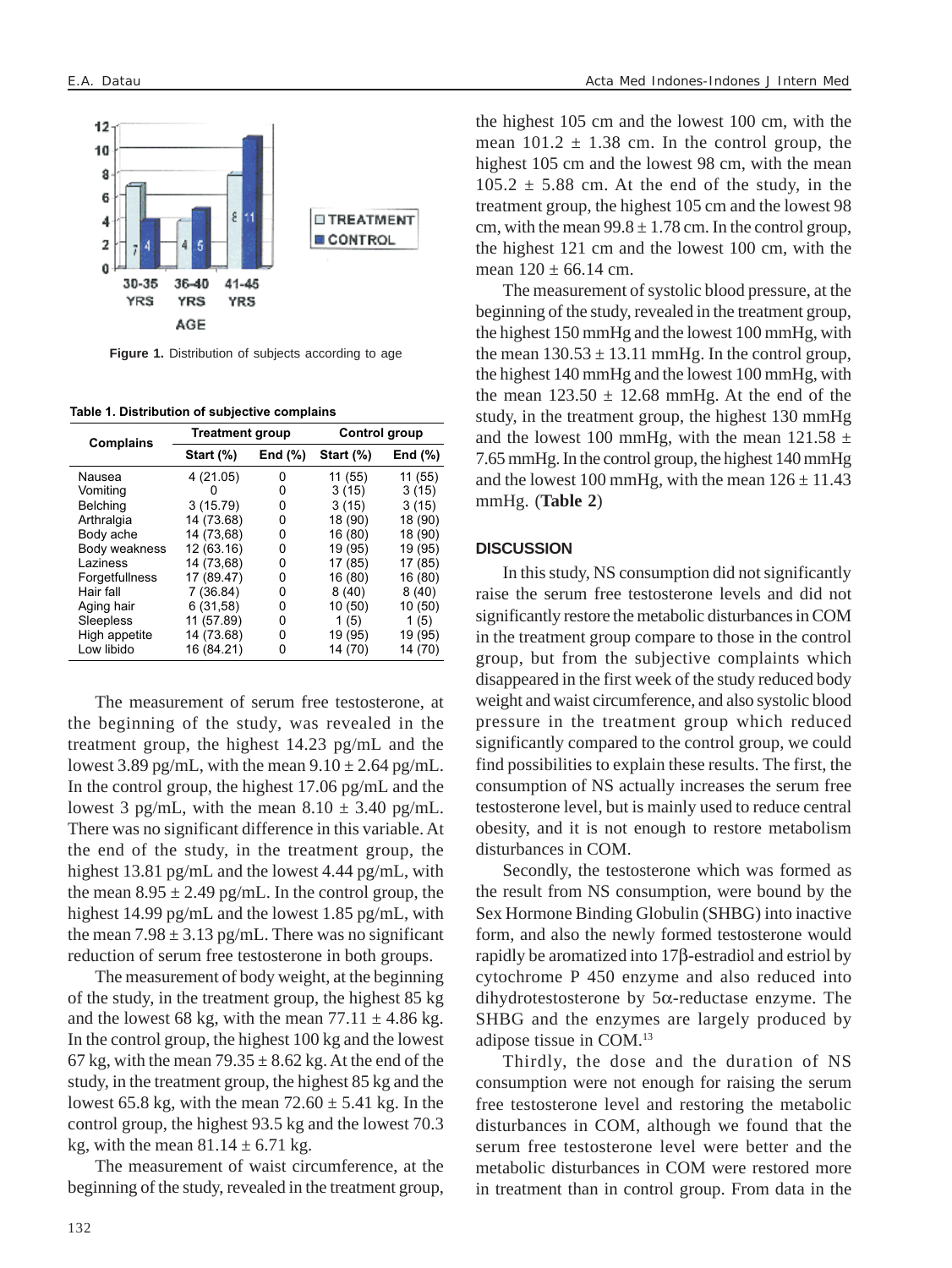|                                       | <b>Treatment Group</b> |                  | <b>Control Group</b> |                  | p                                    |
|---------------------------------------|------------------------|------------------|----------------------|------------------|--------------------------------------|
| <b>Variables</b>                      | <b>Before</b>          | After            | <b>Before</b>        | After            | (after Rx<br>between<br>both groups) |
| Serum Free<br>Testosterone<br>(pg/mL) | $9.10 \pm 2.64$        | $8.95 \pm 2.49$  | $8.10 \pm 3.40$      | $7.89 \pm 3.13$  | 0.292                                |
| Body Weight<br>(kg)                   | 77.11±4.86             | 72.60±5.41*      | 79.35±8.62           | 81.14±6.71       | 0.000                                |
| Waist<br>Circumference<br>(cm)        | $101.2 \pm 1.38$       | 99.8±1.78*       | 105.2±5.88           | 120±66.14        | 0.000                                |
| Systolic Blood<br>Pressure<br>(mmHg)  | 130.53±13.11           | 121.58±7.65*     | 123.50±12.68         | $126 \pm 11.43$  | >0.05                                |
| Diastolyc Blood<br>Pressure<br>(mmHg) | 80.53±13.93            | 79.47±4.05       | 80±7.95              | 82±6.16          | >0.05                                |
| <b>Fasting Blood</b><br>Sugar (mg/dL) | 95.53±9.30             | 93.79±8.07       | 93.25±8.24           | $92.65 \pm 8.31$ | >0.05                                |
| Triglyceride<br>(mg/dL)               | 202.05±134.31          | 160.89±88.15     | 115.05±81.06         | 150.65±61.44     | >0.05                                |
| HDL-<br>Cholesterol<br>(mg/dL)        | 35.60±5.21             | 34.90±5.20       | 39.14±7.65           | $38 + 8.62$      | >0.00                                |
| Uric Acid<br>(mg/dL)                  | 7.87±1.29              | $7.54 \pm 1.16$  | $8.38 \pm 1.74$      | $8.06 \pm 1.51$  | >0.05                                |
| Adiponectin<br>$(\mu g/mL)$           | $3.69 + 1.24$          | $3.89 + 1.46$    | $3.50 + 1.37$        | Med: 3.72        | >0.00                                |
| Hs-CRP (mg/L)                         | Med: 1.505             | Med:1.795*       | Med: 1.595           | Med: 3.155**     | >0.05                                |
| SGOT (U/L)                            | 30.15±10.60            | 25.68±8.37       | 30.15±10.60          | 31.70±8.42       | >0.05                                |
| SGPT (U/L)                            | 49.84±23.90            | 38.16±19.34      | 52.85±21.03          | 46.40±16.91      | >0.05                                |
| Creatinin<br>(mg/dL)                  | $1.08 + 0.15$          | $1.02 \pm 0.17*$ | $1.06 \pm 0.11$      | $1.07 \pm 0.12$  | 0.259                                |

**Table 2. Several variable measurement results (mean) in treatment and control groups, before and after treatment**

\*=  $p$  < 0.05 in treatment group, \*\*=  $p$  < 0.05 in control group (un-expected good effect)

treatment group, there were 10 subjects having the serum free testosterone level raised after consumption of NS for three months, and we had already calculated, that the right dose of NS was 40 mg/kg body weight daily for increasing the serum free testosterone level.

Last, we had to consider any effect from the white flour which was given to the control group as placebo or the placebo's effect. The placebo's effect was clearly seen in the adiponectin level, which was raised significantly in the control group, not in the treatment group.

In other variables, compared to the control group, the consumption of NS in the treatment group could slow down the reducing of serum free testosterone, increasing the adiponectin, and reducing of hs-CRP, although there were no significant differences between both groups.

The results of this study are different from the study which was done by Mansi in Jordan, who found a significant increased in serum testosterone levels after consumption of NS in rats.15 After consumption of NS in rats, the blood sugar and triglyceride level were reduced, and the HDL-Cholesterol levels were increased by Gamze in Turk and Dahri in Saudi.<sup>16,17</sup>

#### **CONCLUSION**

The consumption of 3,000 mg of NS daily in COM can significantly reduce body weight, waist circumference, and systolic blood pressure. Although the other variables in the treatment group were not significantly different, we found them better than the control group, which can be a good sign for metabolic restoration in COM. It is suggested that larger dose and longer duration of NS consumption will give better results.